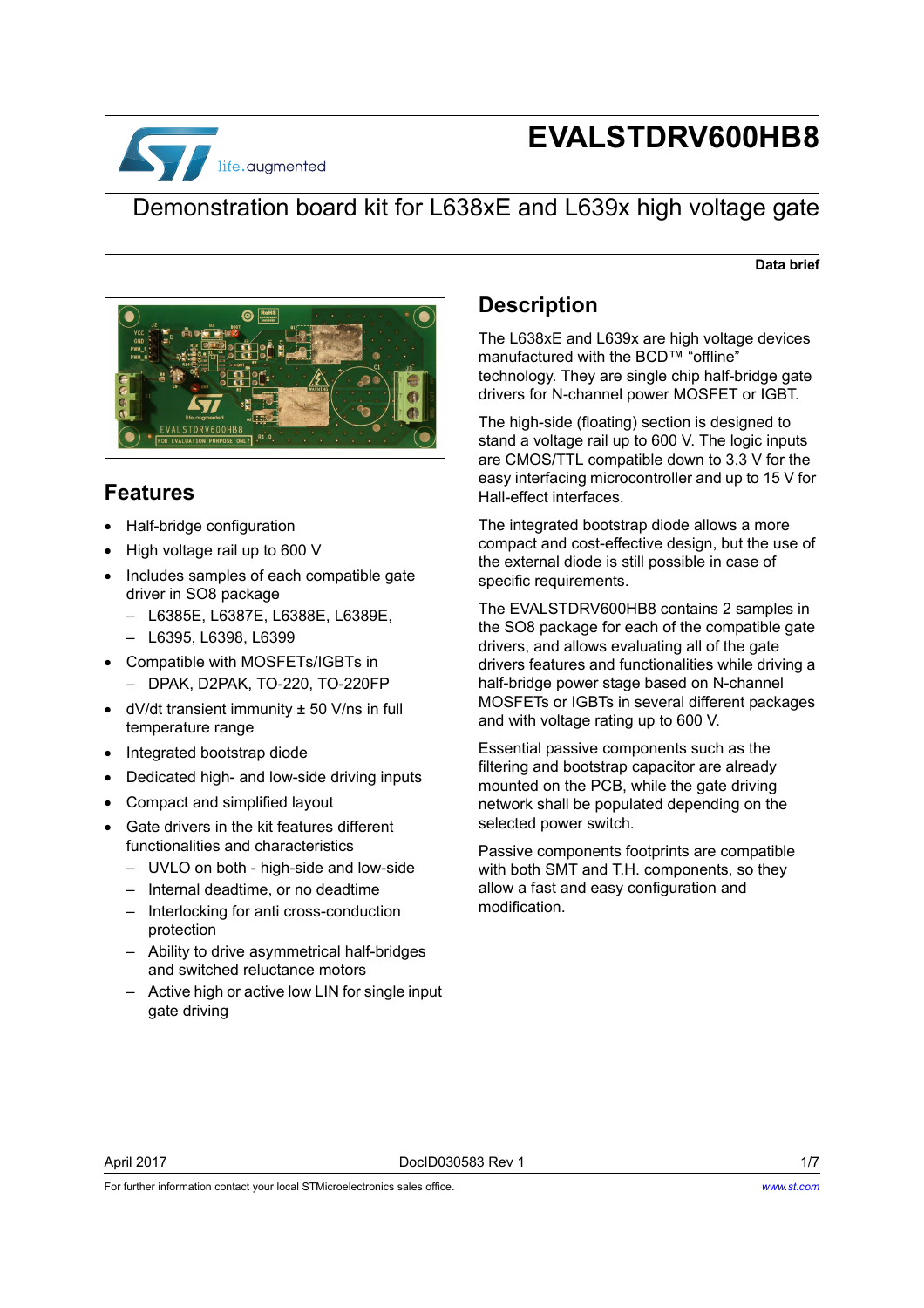### **1 Supported devices**

The EVALSTDRV600HB8 board supports several high voltage high- and low-side driver devices all in the SO8 package.

| Part<br>name   | Max.supply<br>voltage | <b>Current</b><br>capability<br>sink/source | 3.3 V compatible<br>inputs | UVLO on<br>$V_{CC}$          | UVLO on<br>$V_{BO}$          | <b>Deadtime</b> | Interlocking |
|----------------|-----------------------|---------------------------------------------|----------------------------|------------------------------|------------------------------|-----------------|--------------|
| L6385ED        | 17 V                  | 650 mA<br>400 mA                            | <b>NO</b>                  | ON 9.6 V<br>OFF 8.3 V        | ON 9.5 V<br><b>OFF 8.2 V</b> | NO.             | <b>NO</b>    |
| L6387ED        | 17 V                  | 650 mA<br>400 mA                            | <b>NO</b>                  | ON 6.0 V<br>OFF 5.5 V        | <b>NO</b>                    | NO.             | <b>YES</b>   |
| L6388ED        | 17 V                  | 650 mA<br>400 mA                            | <b>YES</b>                 | ON 9.6 V<br>OFF 8.3 V        | ON 9.5 V<br><b>OFF 8.2 V</b> | 320 ns          | <b>YES</b>   |
| L6389ED        | 17 V                  | 650 mA<br>400 mA                            | <b>YES</b>                 | ON 9.6 V<br><b>OFF 8.3 V</b> | ON 9.5 V<br><b>OFF 8.2 V</b> | 470 ns          | <b>YES</b>   |
| L6395D         | 20V                   | 430 mA<br>290 mA                            | <b>YES</b>                 | ON 9.5 V<br><b>OFF 8.8 V</b> | ON 8.6 V<br><b>OFF 8.0 V</b> | NO.             | NO.          |
| $L6398D^{(1)}$ | 20 V                  | 430 mA<br>290 mA                            | <b>YES</b>                 | ON 9.5 V<br><b>OFF 8.0 V</b> | ON 9.0 V<br><b>OFF 8.0 V</b> | 320 ns          | <b>YES</b>   |
| L6399D         | 20 V                  | 430 mA<br>290 mA                            | <b>YES</b>                 | ON 9.5 V<br><b>OFF 8.0 V</b> | ON 9.0 V<br><b>OFF 8.0 V</b> | 320 ns          | <b>YES</b>   |

|  |  |  |  |  | Table 1. Supported devices and characteristics |
|--|--|--|--|--|------------------------------------------------|
|--|--|--|--|--|------------------------------------------------|

1. LIN input active low, allows single input driving configuration.

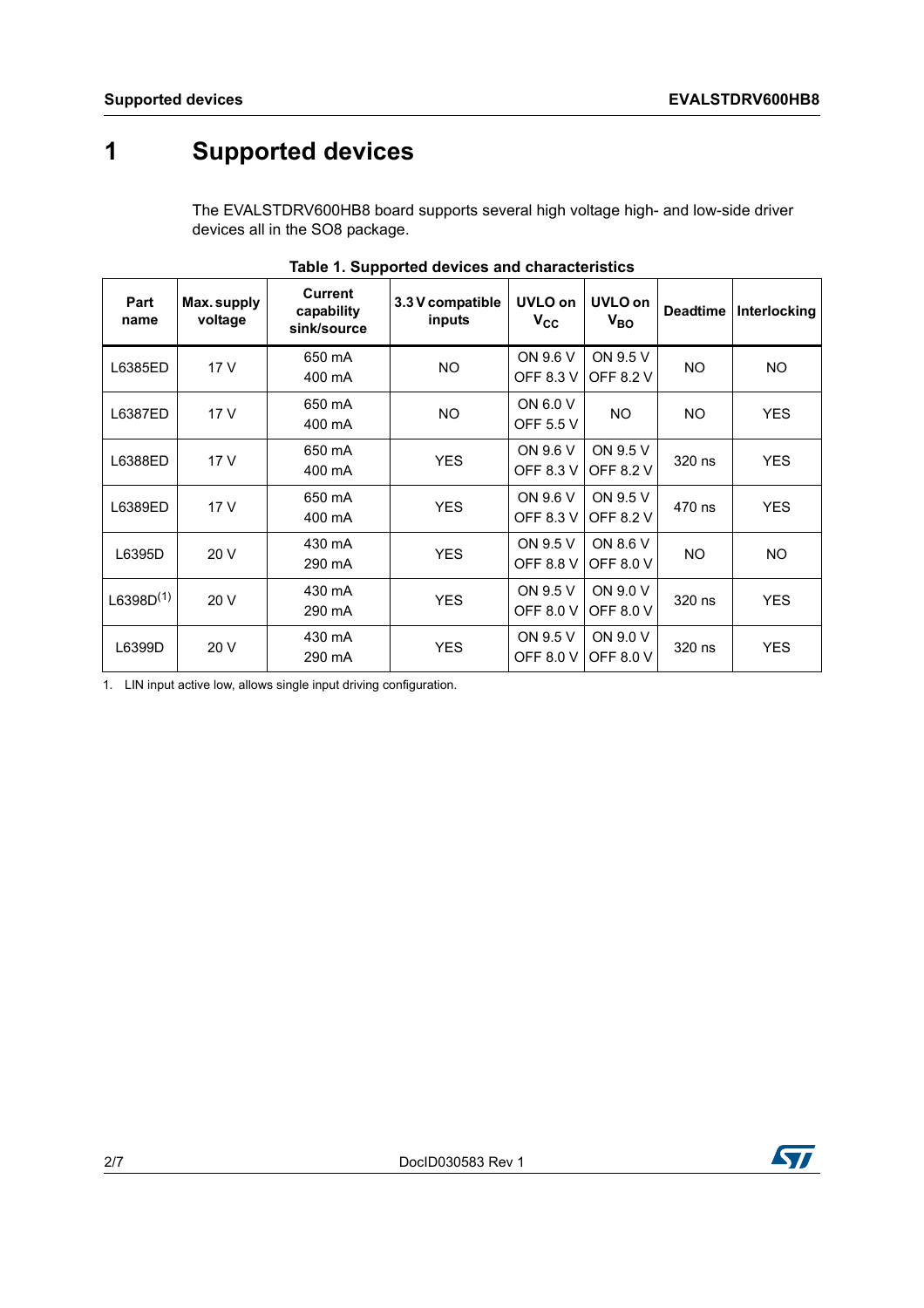## **2 Schematic diagram**



**Figure 1. EVALSTDRV600HB8 circuit schematic**

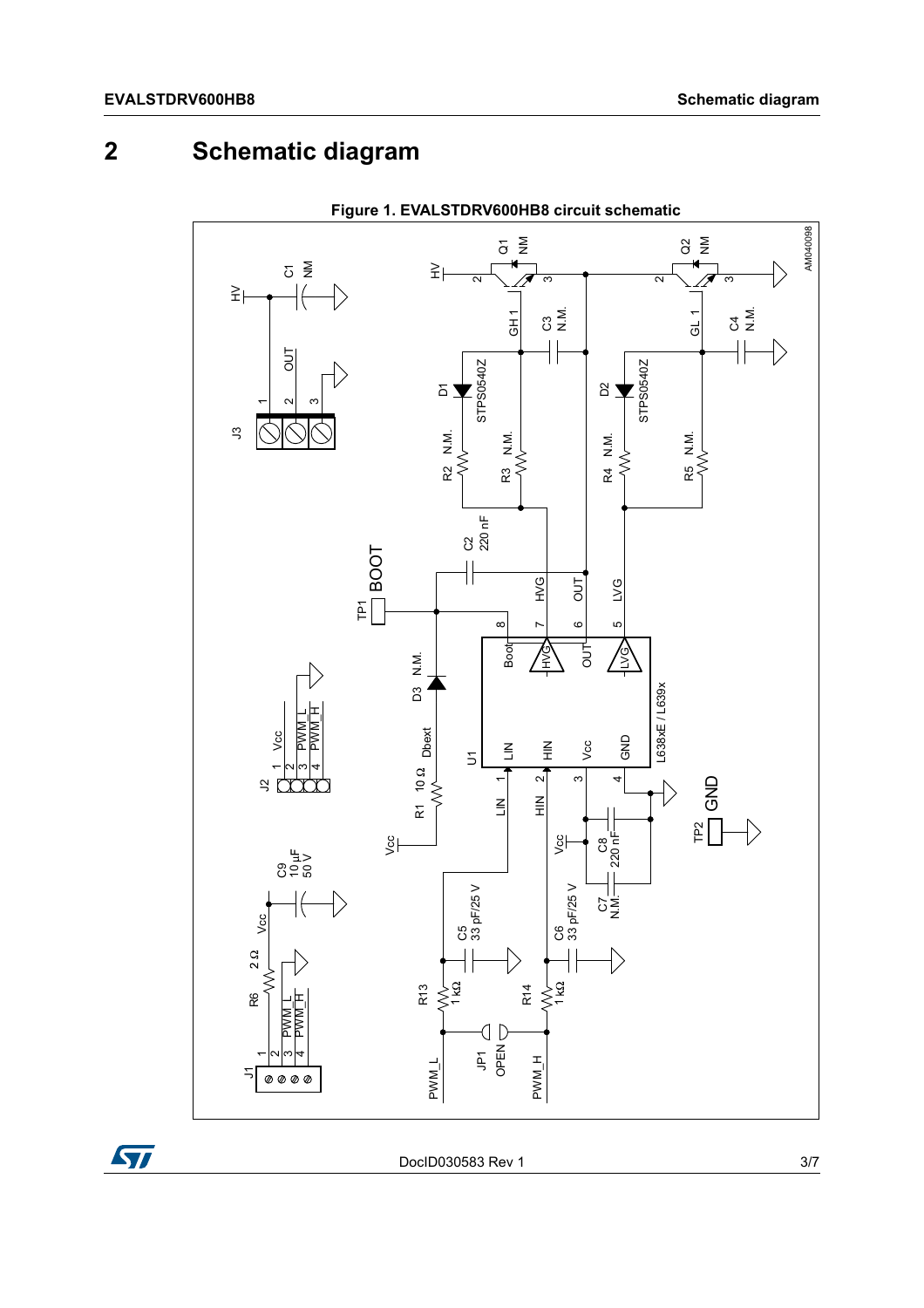## **3 Bill of material**

| 1996 - LVALSTDRVOVUIDO - 9111 VIIII GLETIAI                       |                   |                                                |  |  |  |
|-------------------------------------------------------------------|-------------------|------------------------------------------------|--|--|--|
| <b>Part reference</b>                                             | <b>Part value</b> | <b>Part description</b>                        |  |  |  |
| C1                                                                | N.M.              | Electrolytic capacitor, D18, P7.62             |  |  |  |
| C <sub>2</sub>                                                    | 220 nF / 50 V     | Ceramic capacitor, SMT 0805 (or 2.5 x 7.5 P05) |  |  |  |
| C3, C4                                                            | N.M.              | Ceramic capacitor, SMT 0805                    |  |  |  |
| C5, C6                                                            | 33 pF / 25 V      | Ceramic capacitor, SMT 0603                    |  |  |  |
| C7                                                                | N.M.              | Ceramic capacitor, SMT 1206                    |  |  |  |
| C <sub>8</sub>                                                    | 220 nF / 50 V     | Ceramic capacitor, SMT 0603                    |  |  |  |
| C <sub>9</sub>                                                    | 10 µF / 50 V      | Electrolytic capacitor, D5, P2.5               |  |  |  |
| D1, D2                                                            | STPS0540Z         | Schottky diode 40 V, 0.5 A, SOD-123            |  |  |  |
| D <sub>3</sub>                                                    | N. M.             | DO41 or SMA                                    |  |  |  |
| J <sub>1</sub>                                                    | MORSV350-4P       | PCB terminal block 3.50 mm, 4 POS              |  |  |  |
| J <sub>2</sub>                                                    | STRIP254P-M-4     | Male pin strip 2.54 mm, 4 POS                  |  |  |  |
| J3                                                                | MORSV508-3P       | PCB terminal block 5.08 mm, 3 POS              |  |  |  |
| Q1, Q2                                                            | N. M.             | Power MOSFETs or IGBTs, DPAK, D2PAK, or TO220  |  |  |  |
| R <sub>1</sub>                                                    | 10 $\Omega$       | Resistor, SMT 0805                             |  |  |  |
| R <sub>2</sub> , R <sub>3</sub> , R <sub>4</sub> , R <sub>5</sub> | N.M.              | Resistor, SMT 0805 or T.H. P10                 |  |  |  |
| R <sub>6</sub>                                                    | $2 \Omega$        | Resistor, SMT 0603                             |  |  |  |
| R13, R14                                                          | 1 $k\Omega$       | Resistor, SMT 0603                             |  |  |  |
| <b>TP1, TP2</b>                                                   | TPTH-RING-1MM     | PCB test terminal 1 mm                         |  |  |  |
| U1                                                                | N.M.              | 600 V high- and low-side gate driver, SO8      |  |  |  |

#### **Table 2. EVALSTDRV600HB8 - bill of material**

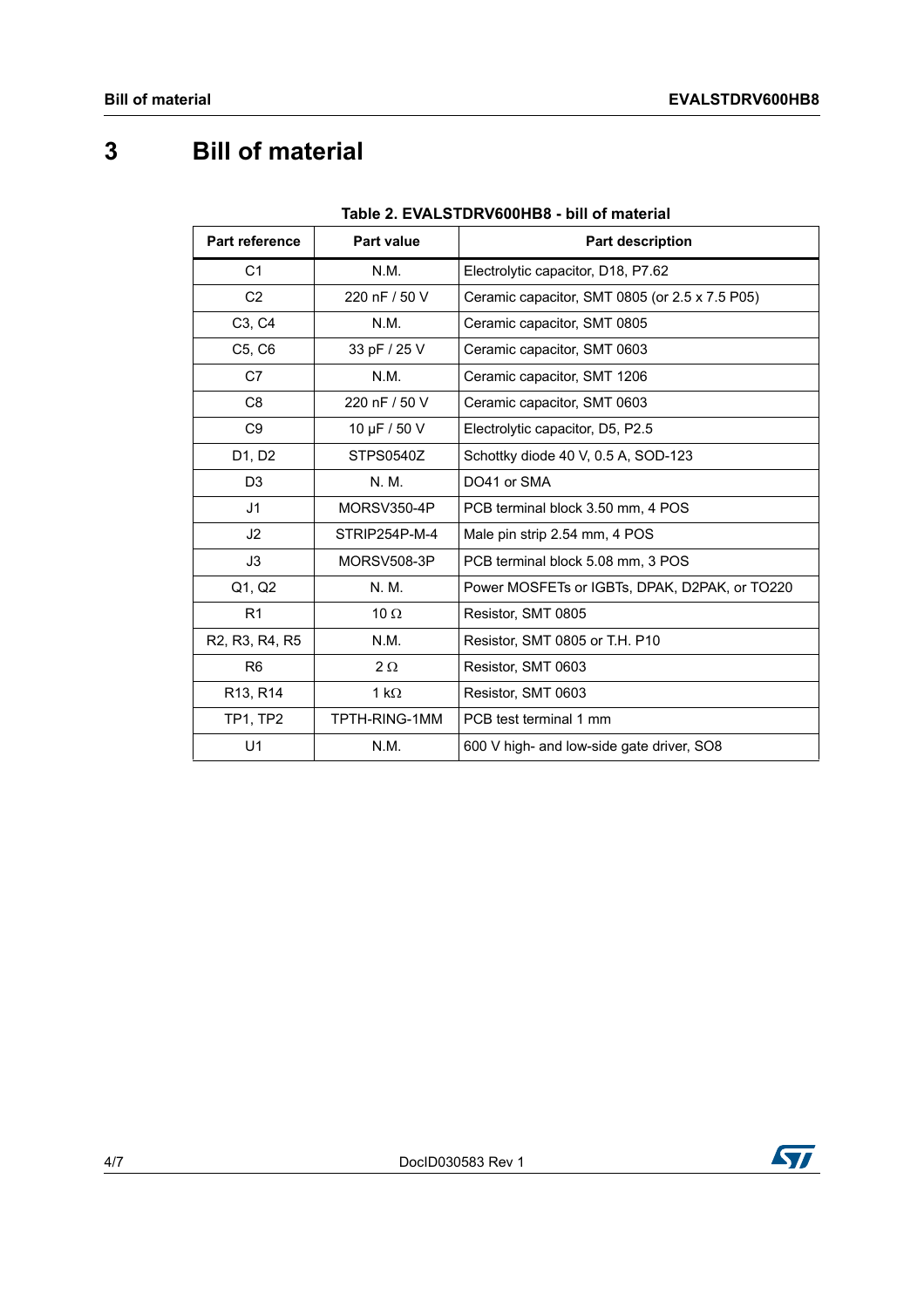### **4 Layout and component placements**



**Figure 2. EVALSTDRV600HB8 - layout (top layer)**

**Figure 3. EVALSTDRV600HB8 - Layout (bottom layer)**



**Figure 4. EVALSTDRV600HB8 - layout (component placement top view)**



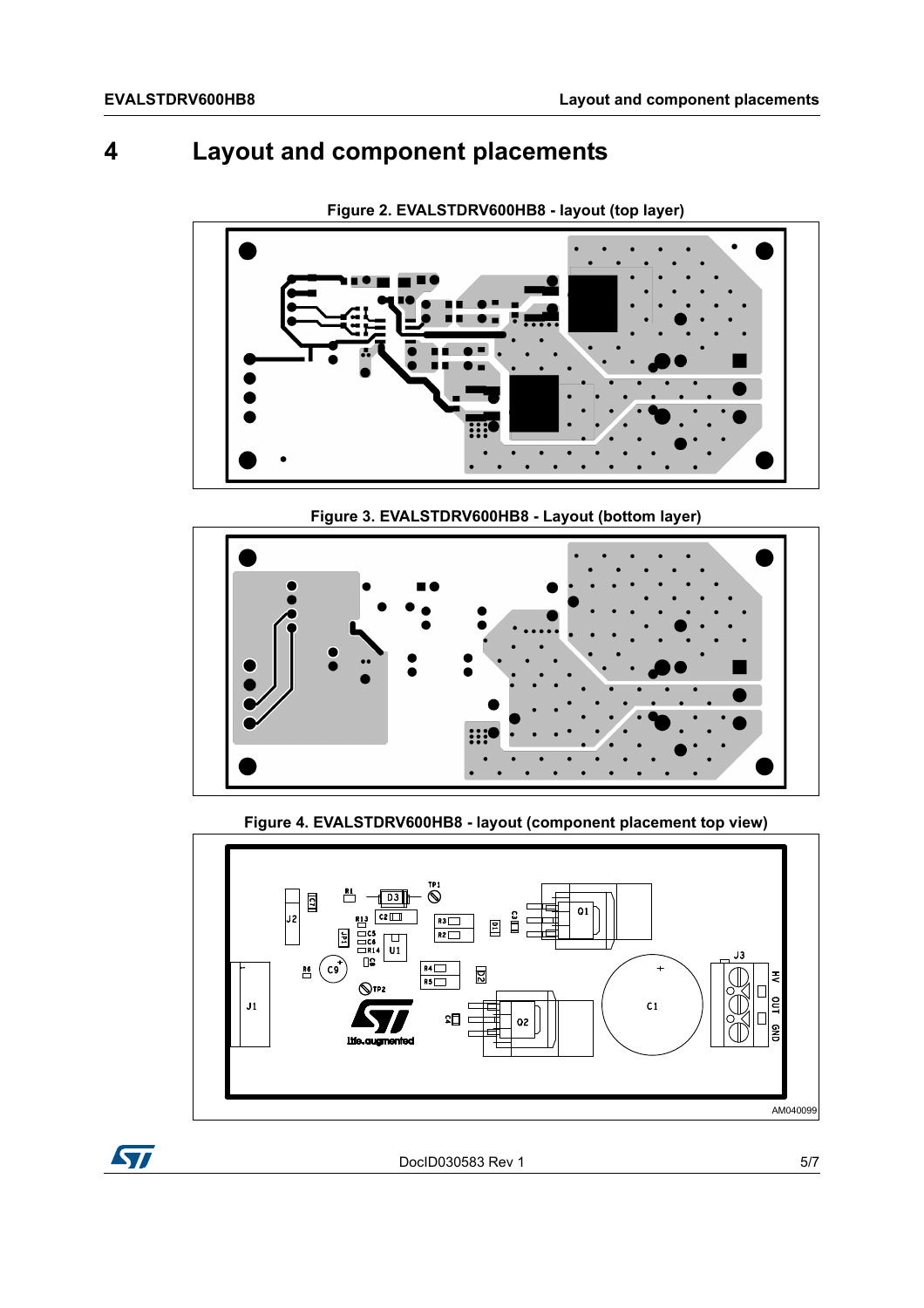## **5 Revision history**

| <b>Date</b> | <b>Revision</b> | <b>Changes</b>   |
|-------------|-----------------|------------------|
| 28-Apr-2017 |                 | Initial release. |